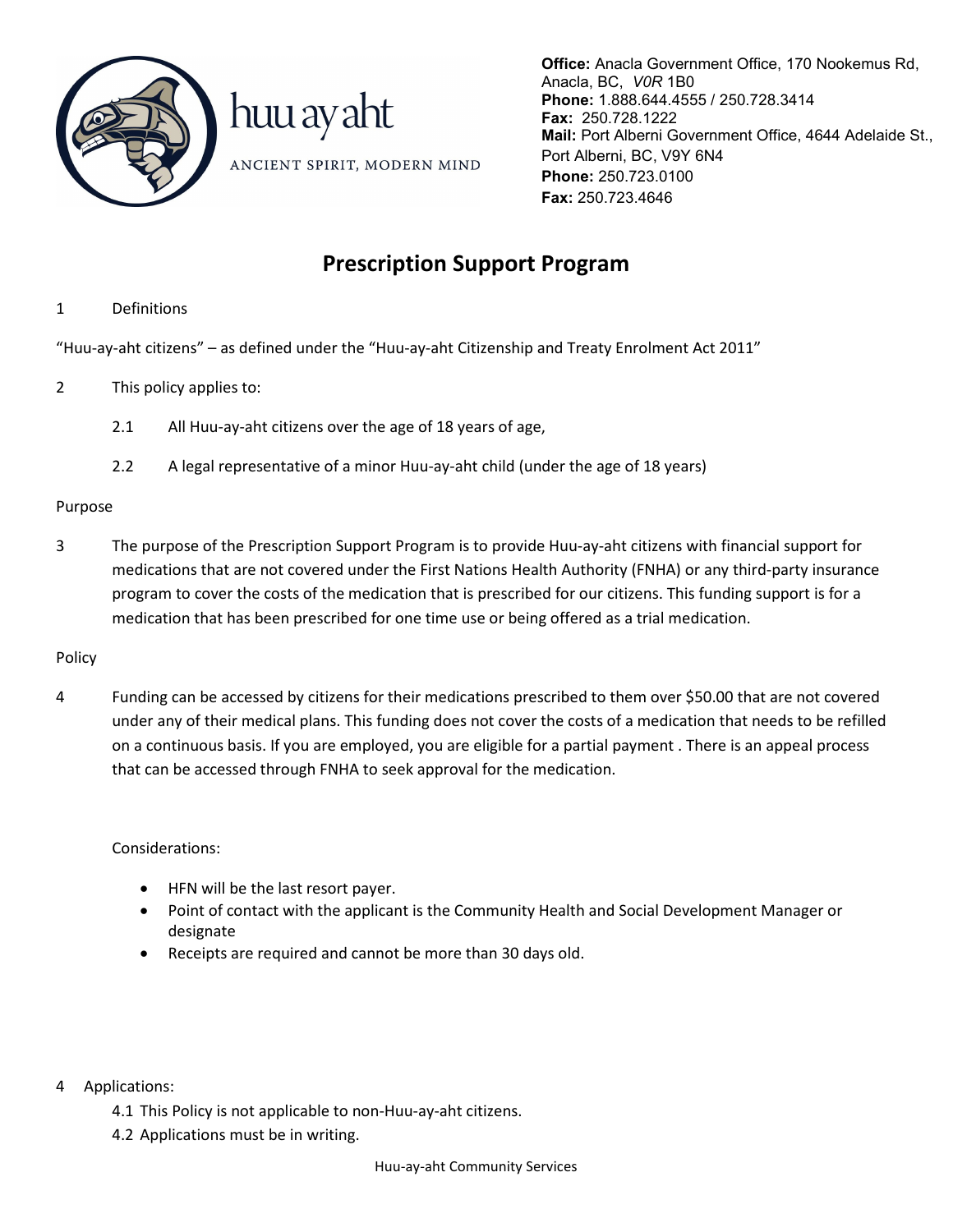

# huu ay aht

ANCIENT SPIRIT, MODERN MIND

**Office:** Anacla Government Office, 170 Nookemus Rd, Anacla, BC, *V0R* 1B0 **Phone:** 1.888.644.4555 / 250.728.3414 **Fax:** 250.728.1222 **Mail:** Port Alberni Government Office, 4644 Adelaide St., Port Alberni, BC, V9Y 6N4 **Phone:** 250.723.0100 **Fax:** 250.723.4646

4.3 This funding is time limited funding as a result of the

"Specific Claims" negotiations. It is subject to availability of funds. This program is considered a temporary program and may not continue after March 2017.

5 Appeals: Exceptions can be made in extreme circumstances (where a person's health will be severely compromised without the aid, e.g.: medical equipment and supplies) and where there is a disagreement with policy, the final decision resides with the Executive Director and the Director Community Services.